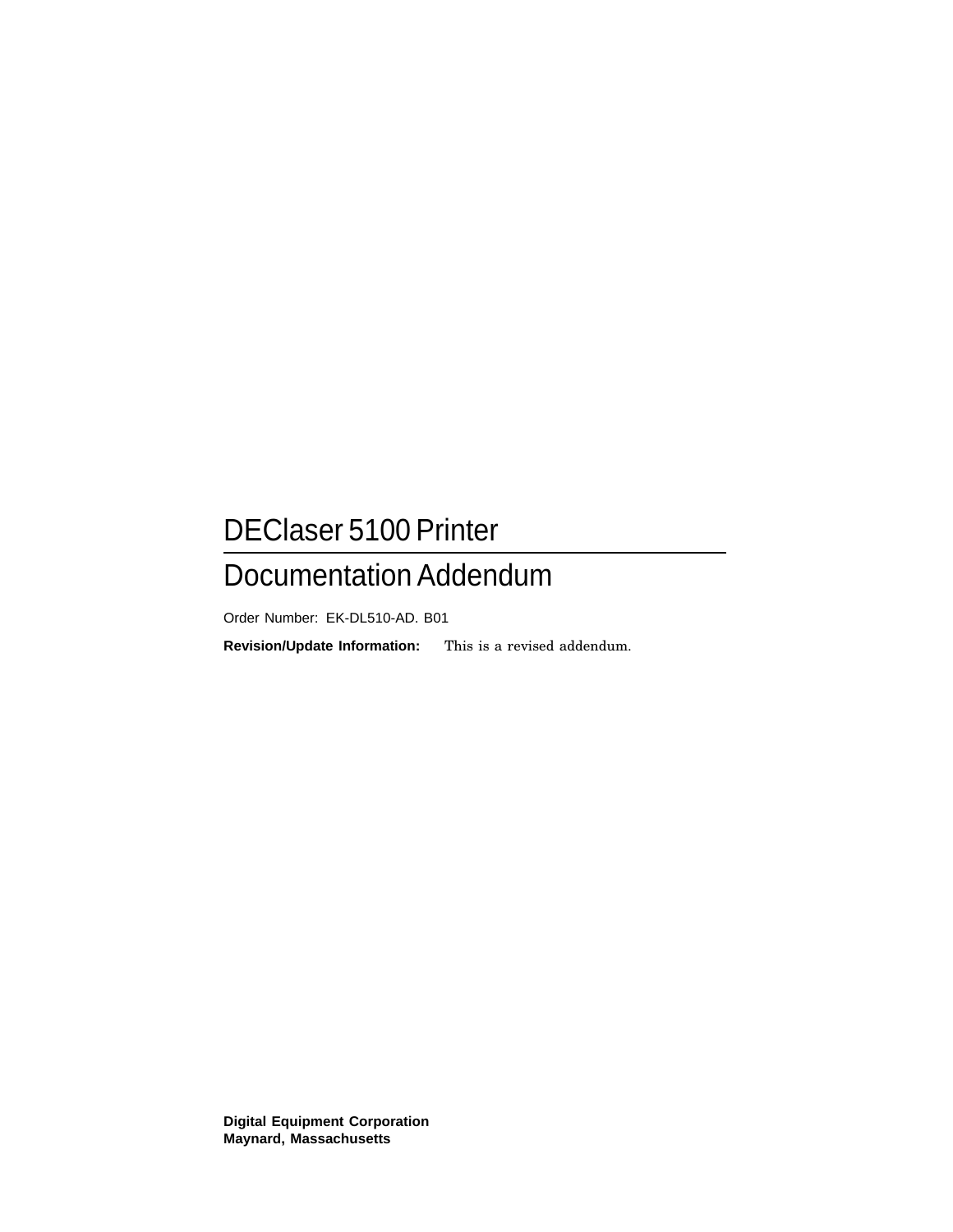#### **First Edition, April 1994 Revised, August 1994**

Digital Equipment Corporation makes no representations that the use of its products in the manner described in this publication will not infringe on existing or future patent rights, nor do the descriptions contained in this publication imply the granting of licenses to make, use, or sell equipment or software in accordance with the description.

© Digital Equipment Corporation 1994. All Rights Reserved.

Printed in U.S.A.

DECimage Plus, DEClaser, DECprint, DECserver, Digital, the DIGITAL logo, and OpenVMS are trademarks of Digital Equipment Corporation.

PostScript is a trademark of Adobe Systems Incorporated, which may be registered in certain jurisdictions.

EtherTalk, LaserWriter, LocalTalk, and Macintosh are registered trademarks of Apple computer, Inc.

LaserJet and PCL are registered trademarks of Hewlett-Packard Company.

Microsoft is a registered trademark and Windows is a trademark of Microsoft Corporation.

All other trademarks and registered trademarks are the property of their respective holders.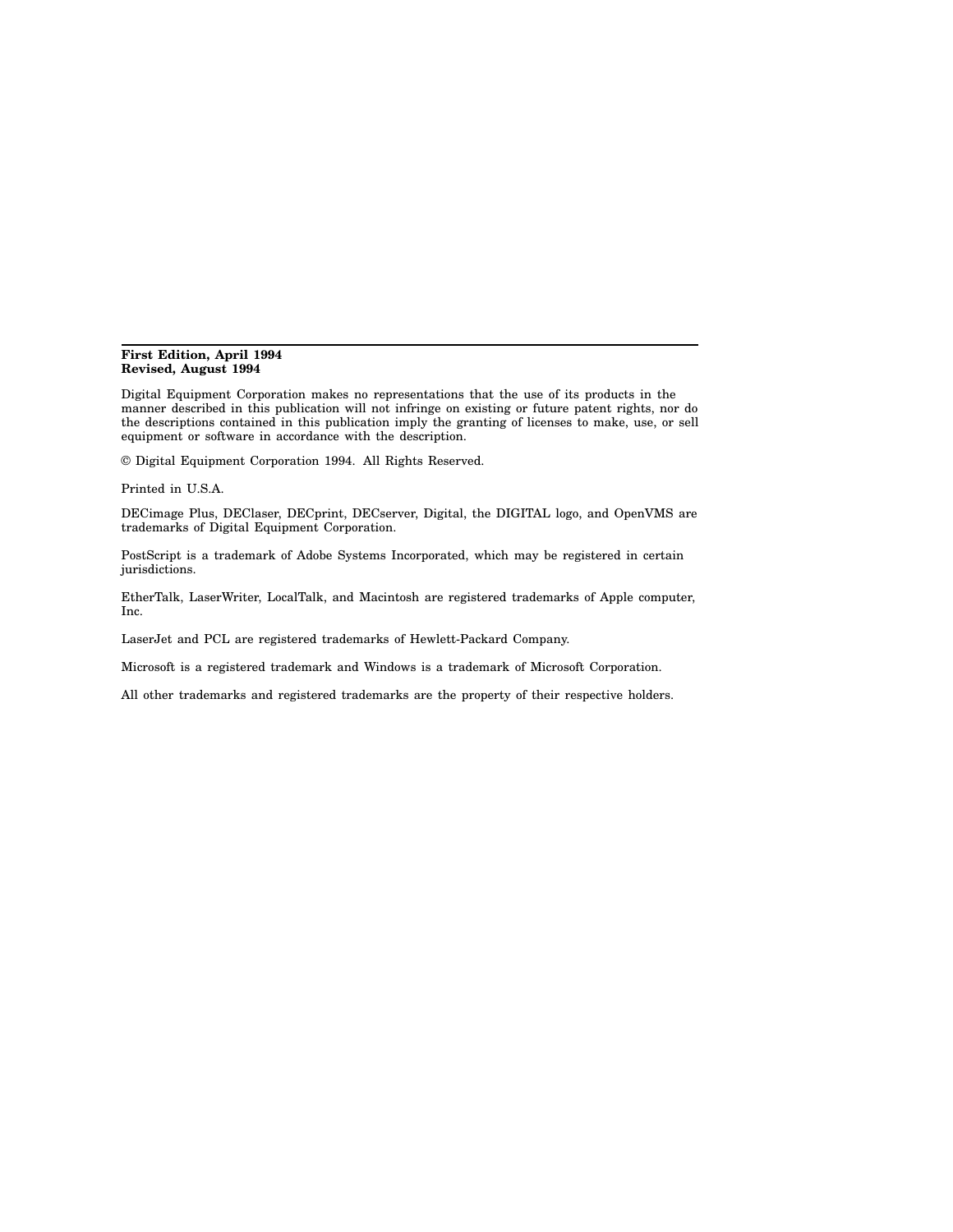## **About This Addendum**

This addendum provides additional information and corrections to the *DEClaser 5100 Printer Installation and Setup Guide* and the *DEClaser 5100 Printer User's Guide*. Known software compatibility problems are also included.

#### **Digital recommends that you keep this addendum with the documentation that comes with your DEClaser 5100 printer.**

This addendum provides the following supplemental information:

- Installation and service tips
- General use of your printer
- PostScript information
- PCL information
- Using your printer with Microsoft Windows
- Using your printer with Macintosh computers
- Using your printer with OpenVMS systems
- General use of printer options

Unless otherwise noted, the information in this addendum applies to printer firmware Versions 1.33 or later.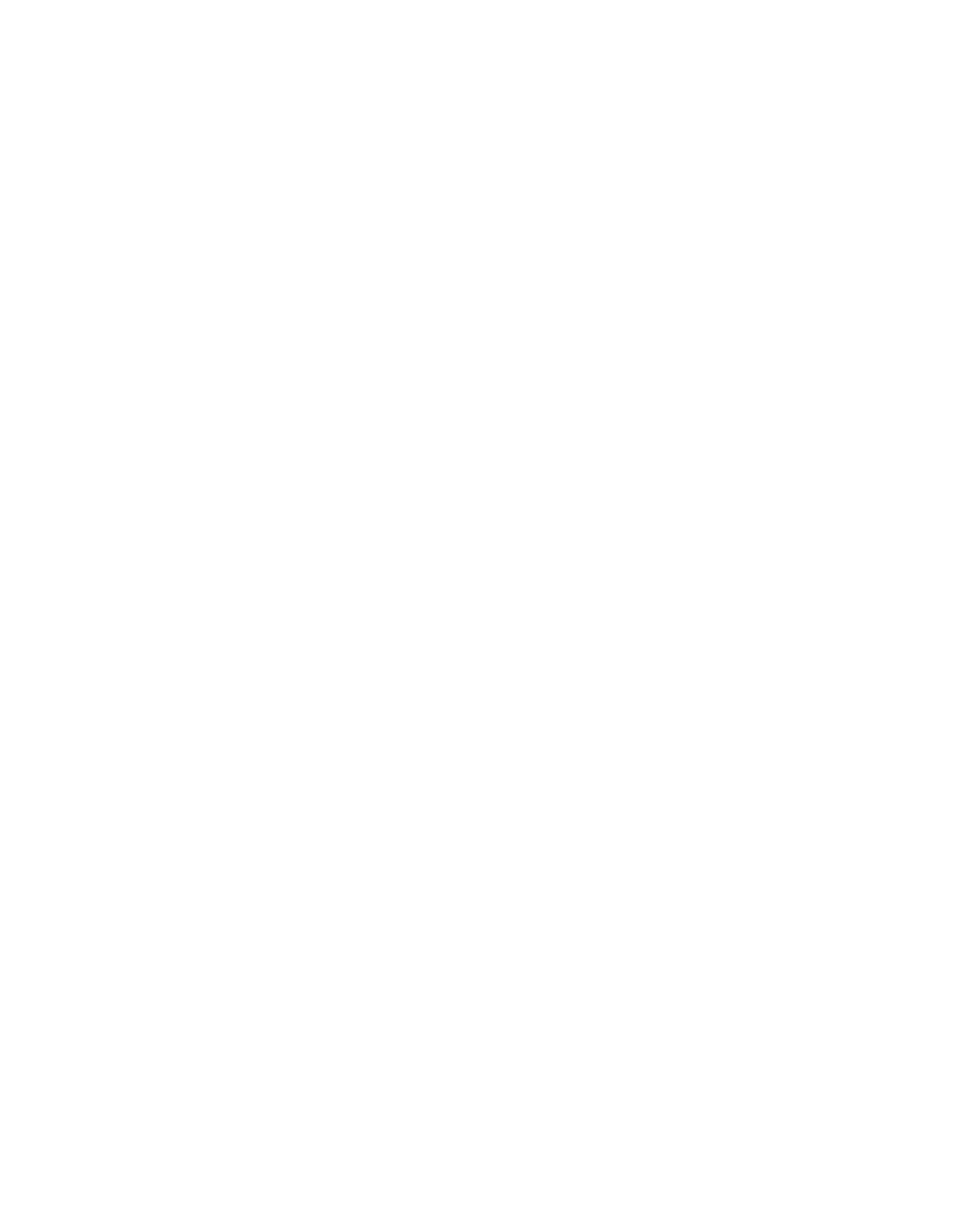## **Installation and service tips**

#### **Important step when removing packing material**

Section 1.3 of the Installation and Setup Guide describes the steps for removing the packing material as part of the installation procedure. You *must* remember to perform step 9 of this procedure while removing the packing material from the printer.

In this step, you must push down the fusing assembly levers on each side of the fusing unit as shown on the diagram on the card stock inside the rear door of your printer. A figure indicating the location of the fusing assembly levers is also given in Section 1.3 of the Installation and Setup Guide.

**Failure to push down these levers during installation prevents your printer from properly fusing toner to the paper. As a result, the toner does not bind to the paper and can be rubbed off.**

#### **Locating your printer's firmware version number**

You may need to provide the firmware version of your printer if you contact Digital Customer Services about your printer. Several version numbers, referring to portions of the printer firmware, can be found on the test pages. The overall printer firmware version number is printed on the PCL Menu Settings page, just beneath the words "DEClaser 5100." (Refer to Figure 2-4 in the User's Guide.)

If your printer has the DEClaser 5000 Series Ethernet Card installed, its status page is printed when you turn on your printer. The firmware version of your Ethernet card is located in the upper right corner of that page.

#### **Turning off the Startup Test Page**

The first time you power on your printer, a Startup Test Page prints to confirm that your printer is operating properly. This test page prints every time you power on your printer unless you disable this feature. You can turn off automatic printing of the Startup Test Page as follows:

- 1. Press On Line to pause the printer.
- 2. Press Set-Up to enter the Set-Up menu.
- 3. Use  $\Leftarrow$  and  $\Rightarrow$  to choose the **Miscellaneous** sub-menu.
- 4. Press  $\sqrt{\ }$  to choose the **Do start page** feature.
- 5. Press **I** again to display the current setting: **START PAGE=yes**.
- 6. Press  $\Rightarrow$  to change the display to **START PAGE=no**.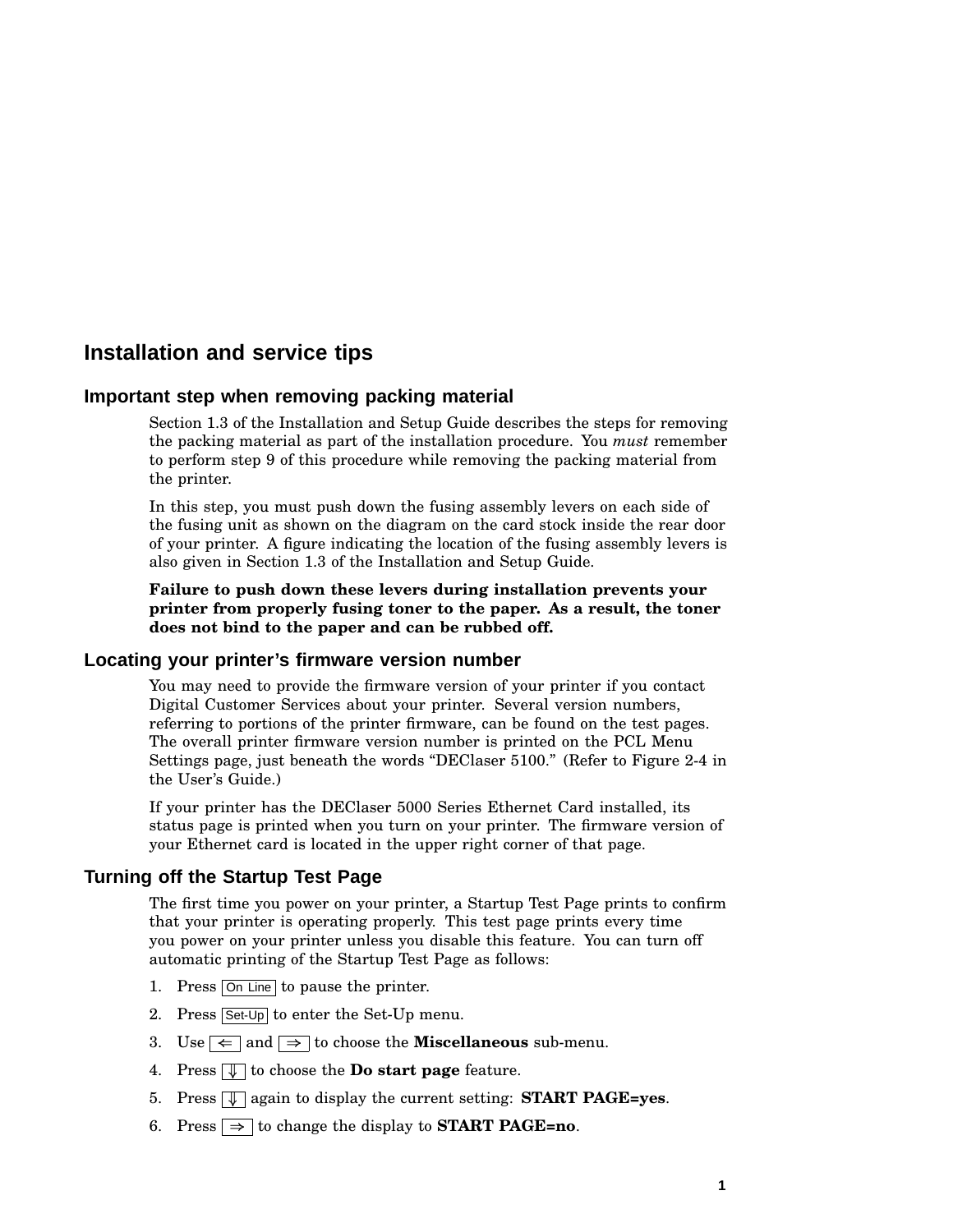- 7. Press Enter to select and save the new setting.
- 8. Press On Line to return the printer online.

## **General use of your printer**

#### **Determining whether your printer is processing data**

When your printer is processing data for a print job, the Ready indicator flashes. The Data indicator lights and remains steady when the printer places data into the print buffer. Table 2-1 of the User's Guide incorrectly states that the Data indicator flashes in this situation.

#### **Explanation of the ''WAITING'' message**

You may see **PCL WAITING** or **PS WAITING** on the front panel while the printer is processing a print job. This message indicates that your printer is waiting for additional data from the host to complete the print job. Normally, the **WAITING** message lasts for only a few seconds, reflecting minor delays in the host computer sending information to the printer. If this message persists, you may have an application software or system problem.

#### **Appearance of the test pages**

Section 2.4 of the User's Guide provides figures that illustrate the several test pages that are built into your printer. Some of these illustrations do not reflect the actual test pages. The PostScript and PCL menus pages have been modified to more closely reflect the printer Set-Up menu features and several of the pages have had some design enhancements.

## **PostScript information**

#### **Limitation on interrupting print jobs**

Section 2.2 in the User's Guide describes how to interrupt a PostScript print job during printing. You may be unable to interrupt some PostScript print jobs using this method, particularly if the PostScript code is compute-intensive. If this occurs, you may need to use your printer driver or host software to interrupt the print job, or power off your printer.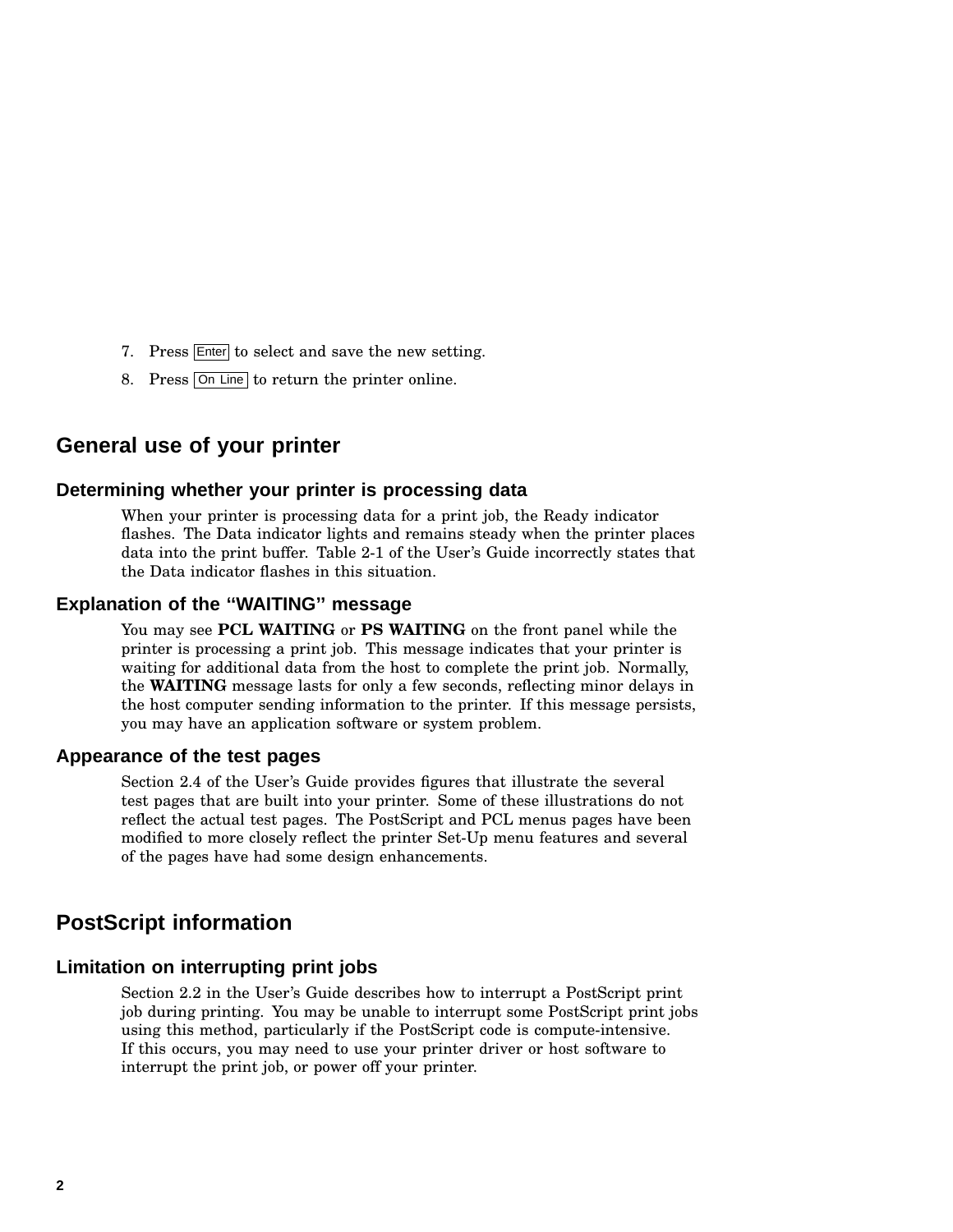#### **Enhancements to the error page**

A PostScript Error Page prints when a PostScript error occurs in a print job, unless you have disabled this feature through the Set-Up menu or with a PostScript program. Section 10.3 of the User's Guide explains the information printed on this page and describes troubleshooting procedures. Three enhancements have been made to the PostScript Error Page that are not described in the User's Guide:

- Unprintable characters in the command causing the PostScript error and in strings in the operand stack are printed in hexadecimal notation (for example, <1B>).
- When a **limitcheck** error occurs because of a display list overflow, the "errorinfo" field reads "page protection required." This extra notation indicates that your job may print successfully if you turn on "Page protect." (Refer to Chapter 7 of the User's Guide for more information on this type of error.)
- The graphics state section clearly indicates the current resolution and page protection settings.

#### **Changing the wait timeout from the front panel**

You can change the PostScript wait timeout through the **Wait timeout** feature in the Set-Up menu. However, the change does not take effect until the next time you power off and on your printer.

#### **Programming information**

The preface of the User's Guide gives incomplete information on programming documentation for Level 2 of the PostScript page description language. The following documents provide general information on Level 2 of the PostScript language:

- *PostScript Language Reference Manual Supplement for Version 2013* by Adobe Systems Incorporated, March 31, 1993; available through the Adobe Systems Developer Support organization.
- *PostScript Language Reference Manual, Second Edition* by Adobe Systems Incorporated, ISBN 0-201-18127-4; available in bookstores.

The following document provides product-specific PostScript information for the DEClaser 5100 printer:

• *DEClaser 5100 Printer Level 2 PostScript Programmer's Supplement* by Digital Equipment Corporation, order number EK-DLPL2-PS.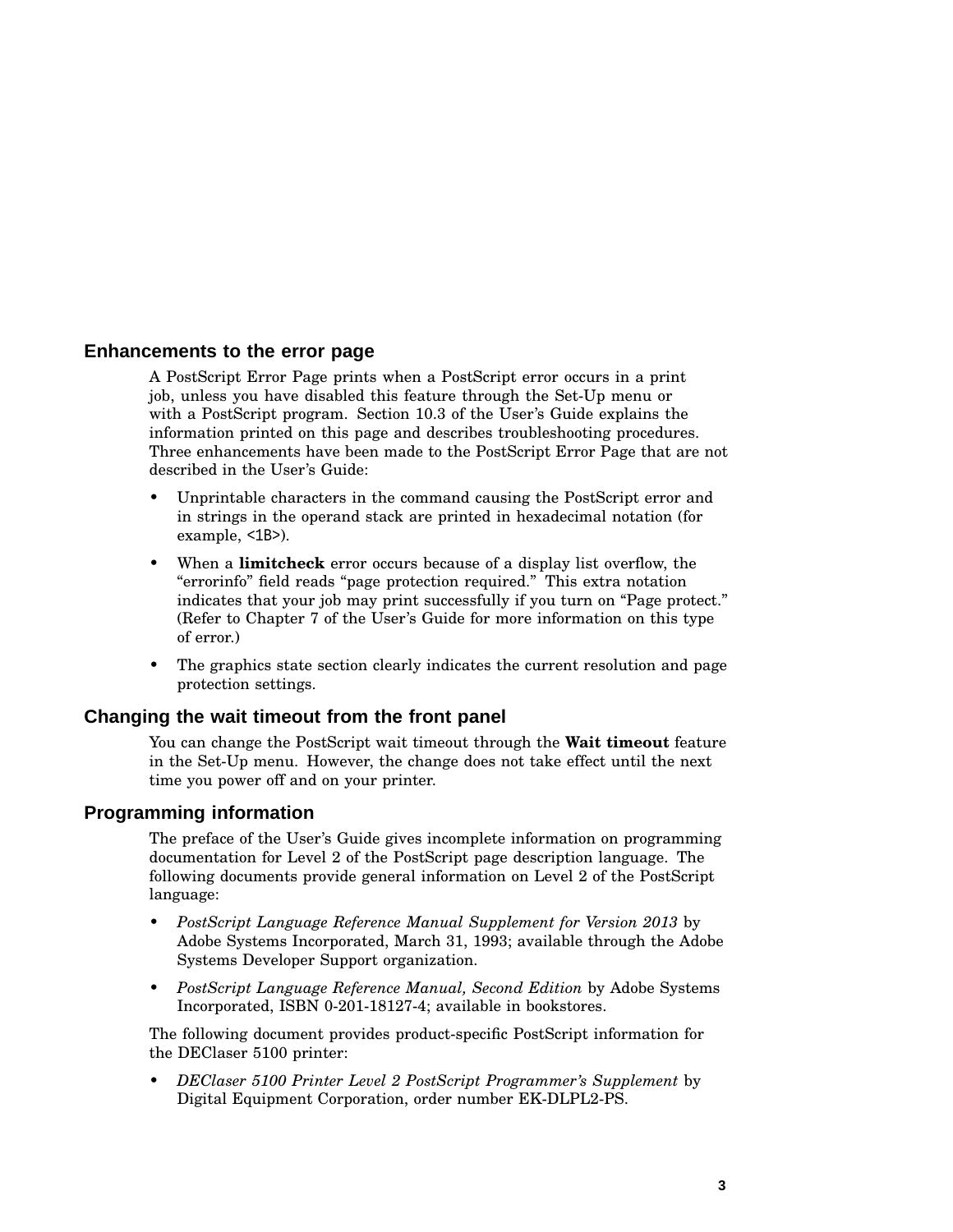## **PCL information**

#### **Automatic printing of remaining data**

Your application software may leave data in your printer's buffer. You can press Form Feed , after pausing the printer, to print this remaining data if you are at your printer. However, the DEClaser 5100 printer automatically prints any remaining data when the **I/O timeout** expires for the communication port that was used. This feature assists the use of your printer in a shared or multiple-host environment by not letting a partially complete job delay the printing of any following jobs.

#### **Selecting a default page size**

The **Page size** feature in the PCL sub-menu is used to select the default page size that your printer uses to format PCL print jobs. Normally, you select a page size through your application software, but this feature is provided for your convenience if your application software does not support selection of the media sizes supported by the DEClaser 5100 printer. This feature applies to all PCL print jobs, not just the internal tray as mentioned in Table A-9 of the User's Guide.

#### **Correct description of the font source feature**

Table A-9 in the User's Guide contains an incorrect description of the **Font source** feature in the PCL sub-menu. The following is the correct description of the feature.

**Font source** Determines the source of the default font used by the PCL interpreter. Built-in fonts are indicated by **SOURC=internal**. Fonts on optional PCMCIA cartridges are indicated by **SOURC=left** or **SOURC=right**. Permanent soft fonts that your application has downloaded to the printer can be selected with **SOURC=soft font**.

#### **Selecting a new font and symbol set from the front panel**

If you use the **Symbol set** feature in the PCL sub-menu after selecting a font number with the **Font number** feature, the order of PCL fonts changes and the font number becomes invalid and is reset to 0. When you change both the default font number and symbol set, change the symbol set first.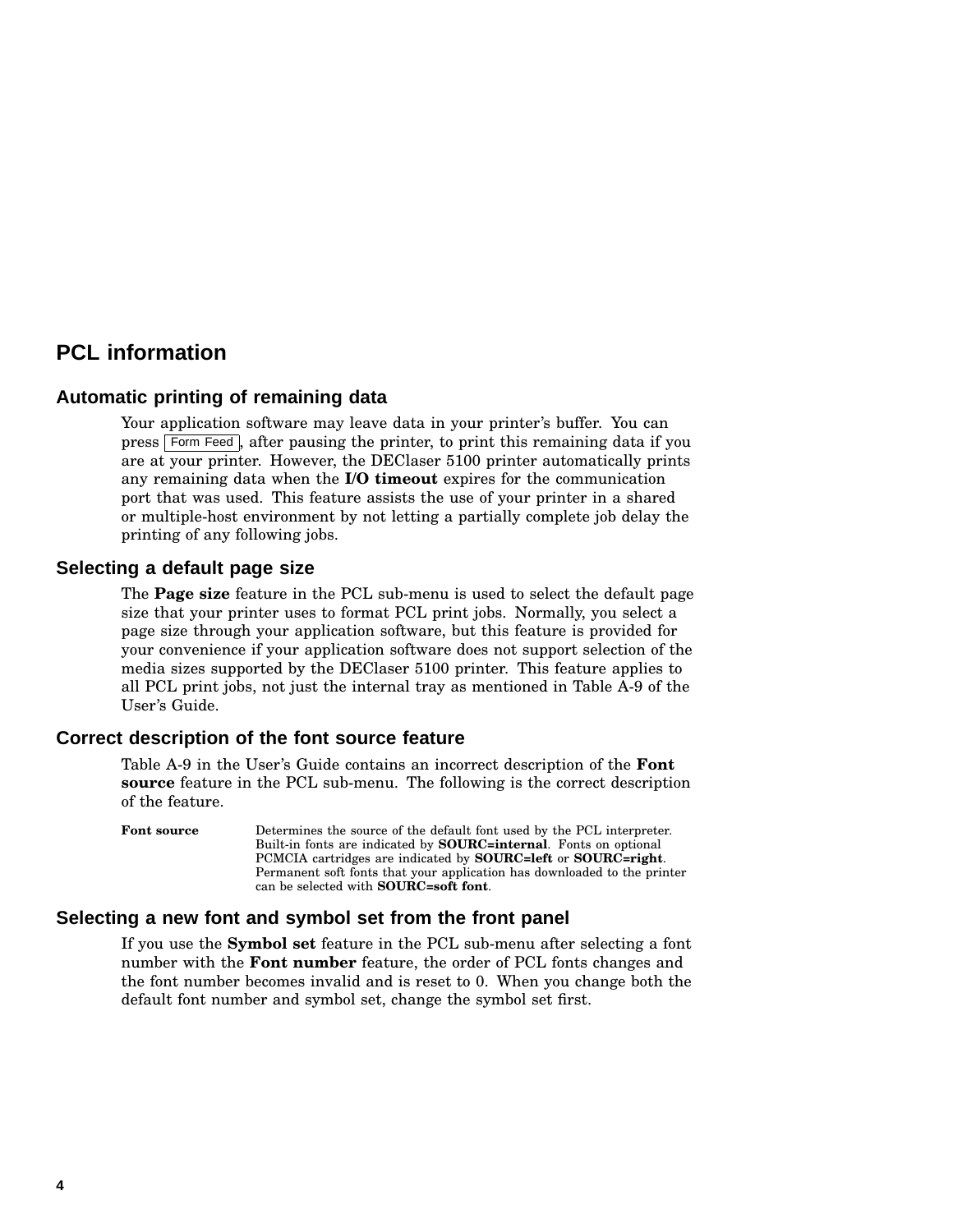#### **List of supported symbol sets**

Your printer supports two PCL symbol sets that are not listed in Table 5-3 of the User's Guide. These two symbol sets cannot be selected with the **Symbol set** feature in the Set-Up menu, but can be selected from your application program using the PCL symbol set ID in the following table:

| <b>Symbol Set Name</b> | <b>PCL Symbol Set ID</b> |  |
|------------------------|--------------------------|--|
| Windows 3.1 Latin 5    | 5T                       |  |
| ISO 6 ASCII            | 9U                       |  |

Also, the five PCL symbol sets in the next table cannot be selected through the **Symbol set** feature. The front panel display names listed in Table 5-3 of the User's Guide do not display on your printer. You must use your application program to select these symbol sets using the PCL symbol set ID shown.

| <b>Symbol Set Name</b>   | <b>PCL Symbol Set ID</b> |
|--------------------------|--------------------------|
| Ventura Zapf Dingbats    | 9L                       |
| PS Zapf Dingbats         | 10L                      |
| Zapf Dingbats Series 100 | 11L                      |
| Zapf Dingbats Series 200 | 12L                      |
| Zapf Dingbats Series 300 | 13L                      |

#### **Programming information**

Your printer supports the Enhanced PCL5 printer language as implemented in the HP LaserJet 4 printer. Technical documentation on the PCL printer language is documented by Hewlett-Packard in the *PCL5 Printer Language Technical Reference Manual* (HP part number 33491-90952).

## **Using your printer with Microsoft Windows**

#### **PCL printer driver for the DEClaser 5100**

Digital has included a PCL printer driver on the Microsoft Windows driver diskette that comes with your printer.<sup>\*</sup> The installation program on the driver diskette automatically installs both the PostScript and PCL drivers unless you

If your driver diskette does not include a PCL printer driver, an instruction card is included instead that describes how to receive the printer driver from Digital.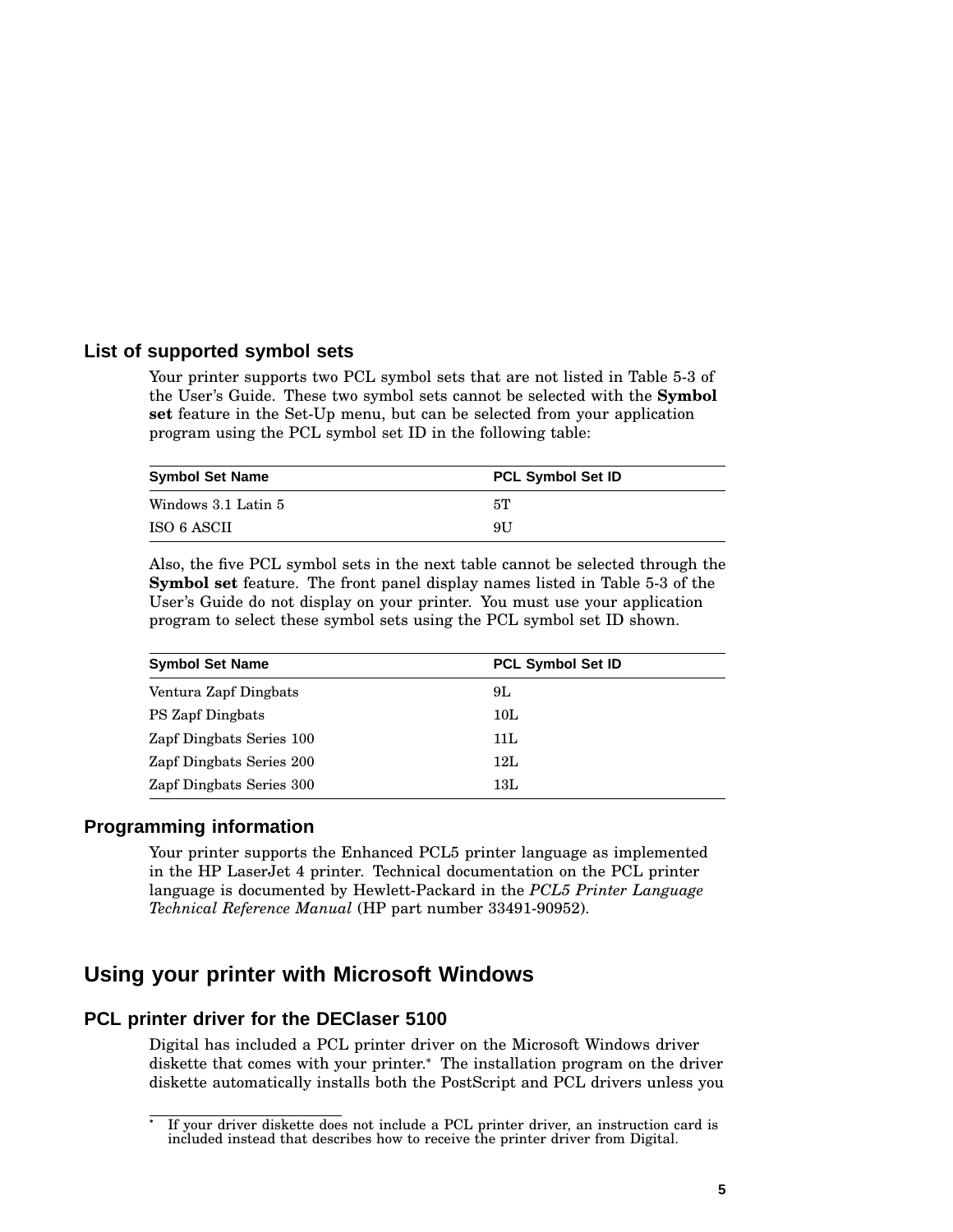select the "Custom" option. While you can use other PCL printer drivers with the DEClaser 5100, the provided PCL driver allows your application programs to take advantage of your printer's features and performance when using the PCL language.

#### **Using the PostScript printer driver**

The Adobe PostScript printer driver supplied with your printer allows you to download fonts to your printer's memory or to the optional hard disk, and to display or print a list of your printer's fonts. There are three known limitations in this program:

- The program does not display or print any built-in fonts that are not used by the program. Fonts downloaded into your printer's memory, on the optional disk, or on a font cartridge will be displayed or printed.
- The "Print font samples" feature does not complete if you have more than thirty fonts in memory, on the optional hard disk, or in an optional font cartridge. A PostScript Error Page prints after the partial list if you have that feature enabled in the Set-Up menu.
- The "Format device..." feature does not work with the DEClaser 5100 optional hard disk. This feature is not necessary for the optional hard disk because it is automatically formatted the first time that the printer is powered on with a disk installed.

#### **Digital recommends that you not use the ''Format device...'' feature. Using this feature causes a PostScript Error Page to print and the printer's hard disk may become inoperative.**

You can select the PostScript font page from the Test/Fonts menu (**Print PS fonts**) to get a complete list of your printer's fonts.

#### **Modifying the PostScript printer driver settings to avoid automatic language sensing problems**

If you print files from Microsoft Windows to a network printer queue that performs automatic language sensing, the printer queue can misinterpret your print job as ASCII text. To avoid this problem, make the following changes to the default settings of the printer driver:

- 1. Open the Microsoft Windows Print Manager.
- 2. Select the "Printer Setup" feature in the Options menu.
- 3. Check the ''Installed Printers'' field to make sure that the DEClaser 5100 printer is selected.
- 4. Select "Setup...".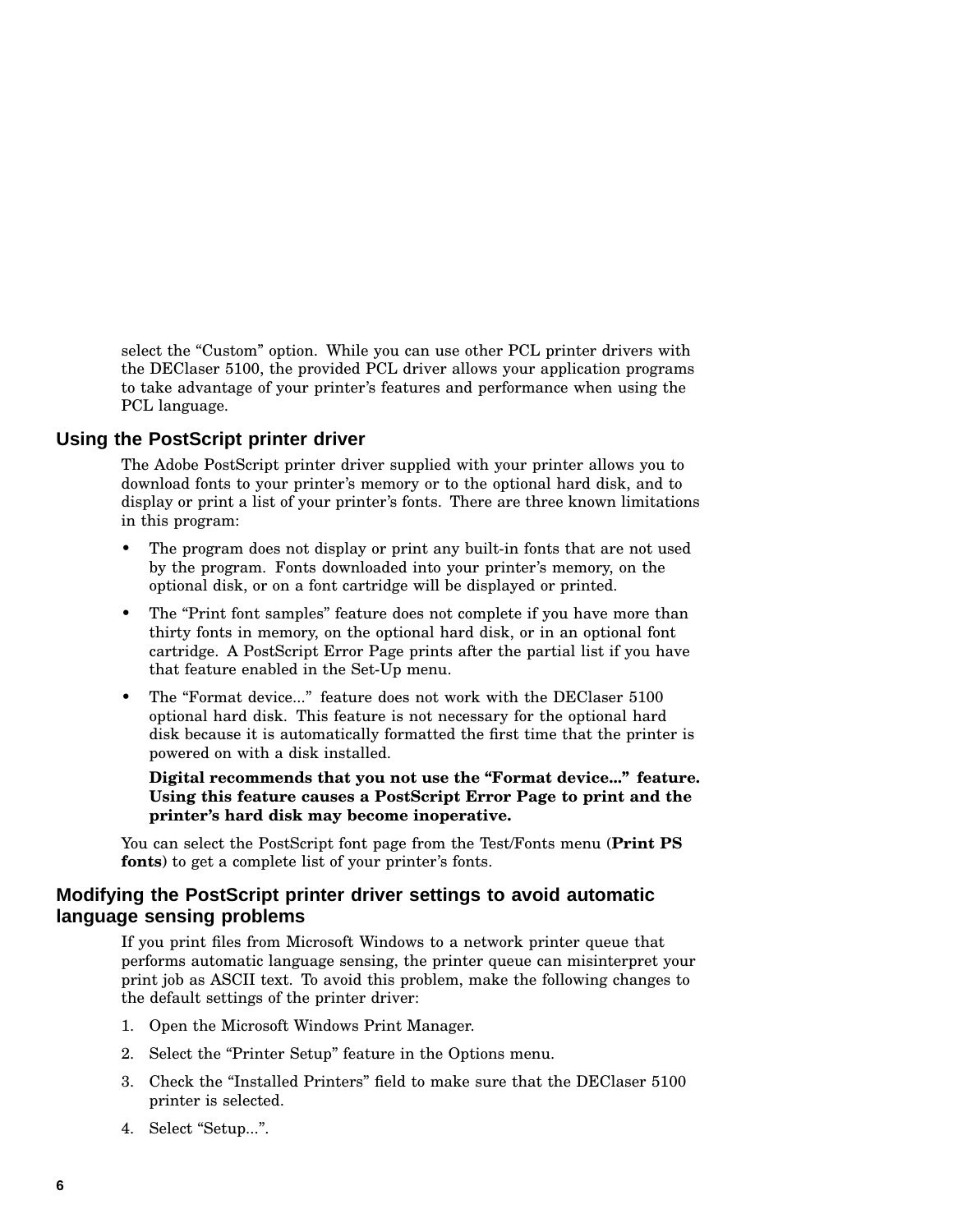- 5. In the Setup window, select ''PS Options''.
- 6. In the PS Options window, change the "Protocol Options" field to "None" and disable the ''Send Binary Data'' feature.
- 7. Select "OK" to close each window.

You can also make these changes from the "Print Setup..." feature in your application program by selecting "Options..." or "Setup..." (depending on your application) in the window that appears.

## **Using your printer with Macintosh computers**

#### **Using the LaserWriter Font Utility and LaserWriter Utility programs**

The LaserWriter Font Utility is provided as a supplemental program with your Macintosh operating system software. You may also have a version of the LaserWriter Utility on your Macintosh computer if you have used LaserWriter printers. Both of these utilities can be used to download fonts to your printer's memory or the optional hard disk, as well as perform some other functions. There are some known limitations with these utilities:

- When using the LaserWriter Font Utility program, you must first open the Chooser, select the "LaserWriter" driver icon, and reselect your printer. Reselect the "PSPrinter" driver icon in the Chooser after you have finished using the LaserWriter Font Utility.
- When using the LaserWriter Utility program, several features are not available for use because they are specific to Apple LaserWriter printers. You can select the "Print Configuration Page" feature from the Utilities menu, but a PostScript error occurs and no page is printed. Use the Test /Fonts menu (**Print test page**) to print the built-in test page. (Refer to Section A.2 in the User's Guide.)

If you use Version 7.6.1 or later of the LaserWriter Utility, a PostScript Error Page prints when starting the program. You can turn off the PostScript Error Page through the Set-Up menu to suppress this error page. (Refer to Section A.5.2 in the User's Guide.) Also, a change in this program from earlier versions prevents you from using this utility to download fonts to an optional hard disk.

• You can also use either of these utilities to display or print a list of your printer's fonts. Because of a limitation in the program, fonts that are built into your printer (that are not used by the program) and fonts on optional font cartridges are not included in these lists. You can select the PostScript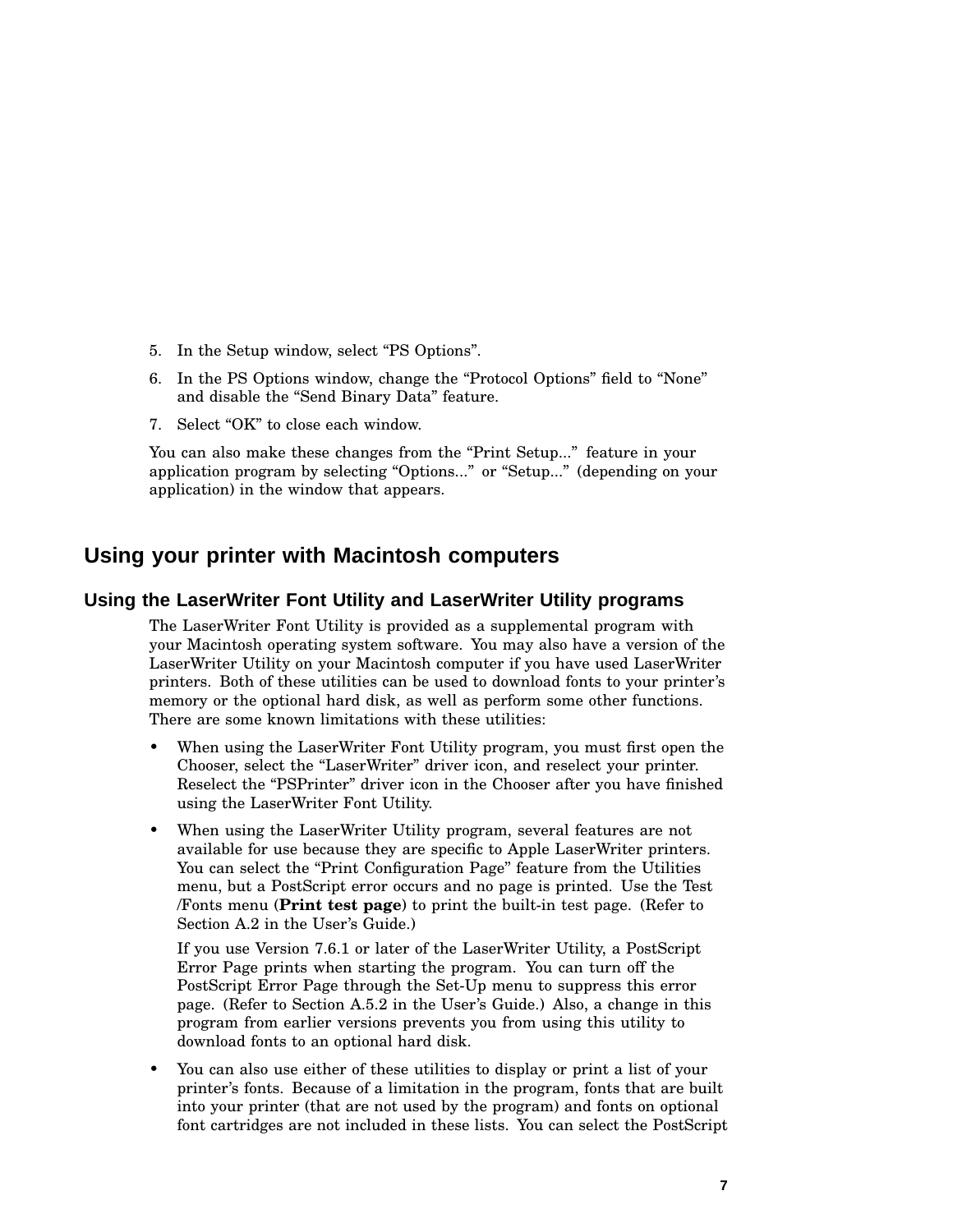Font page from the Test/Fonts menu (**Print PS fonts**) to get a complete list of your printer's fonts.

If you use Version 7.6.1 or later of the LaserWriter Utility, you cannot use the utility to print a list of PostScript fonts.

#### **Using the Adobe Downloader program**

The Adobe Downloader program allows you to download fonts to your printer's memory or to the optional hard disk, and to display or print a list of your printer's fonts. There are two known limitations in this program:

- You cannot download fonts to the optional hard disk when using a LocalTalk network.
- The program does not display or print any fonts that are built into the printer but are not used by the program.

#### **Naming your printer on both LocalTalk and EtherTalk networks**

With the installation of the optional DEClaser 5000 Series Ethernet Card, you can use your printer simultaneously on LocalTalk and EtherTalk networks. If you do not change your printer's name, the Chooser displays the name ''DEClaser 5100'' in the Macintosh Chooser, regardless of which network your computer is currently using.

You can use a utility program, such as LaserWriter Utility, or a PostScript program to change the name of your printer. This new name is displayed in the Chooser, regardless of which network your computer is currently using. The NPMANAGE program that comes with your optional network interface card allows you to name your printer only on the EtherTalk network. This means that your printer can have different names on each network.

## **Using your printer with OpenVMS systems**

#### **Correct required version of DECprint Supervisor**

Your printer is supported by Version 1.0C (and later) of DECprint Supervisor for OpenVMS (DCPS).

This problem does not occur with printer firmware Version 1.36 or later.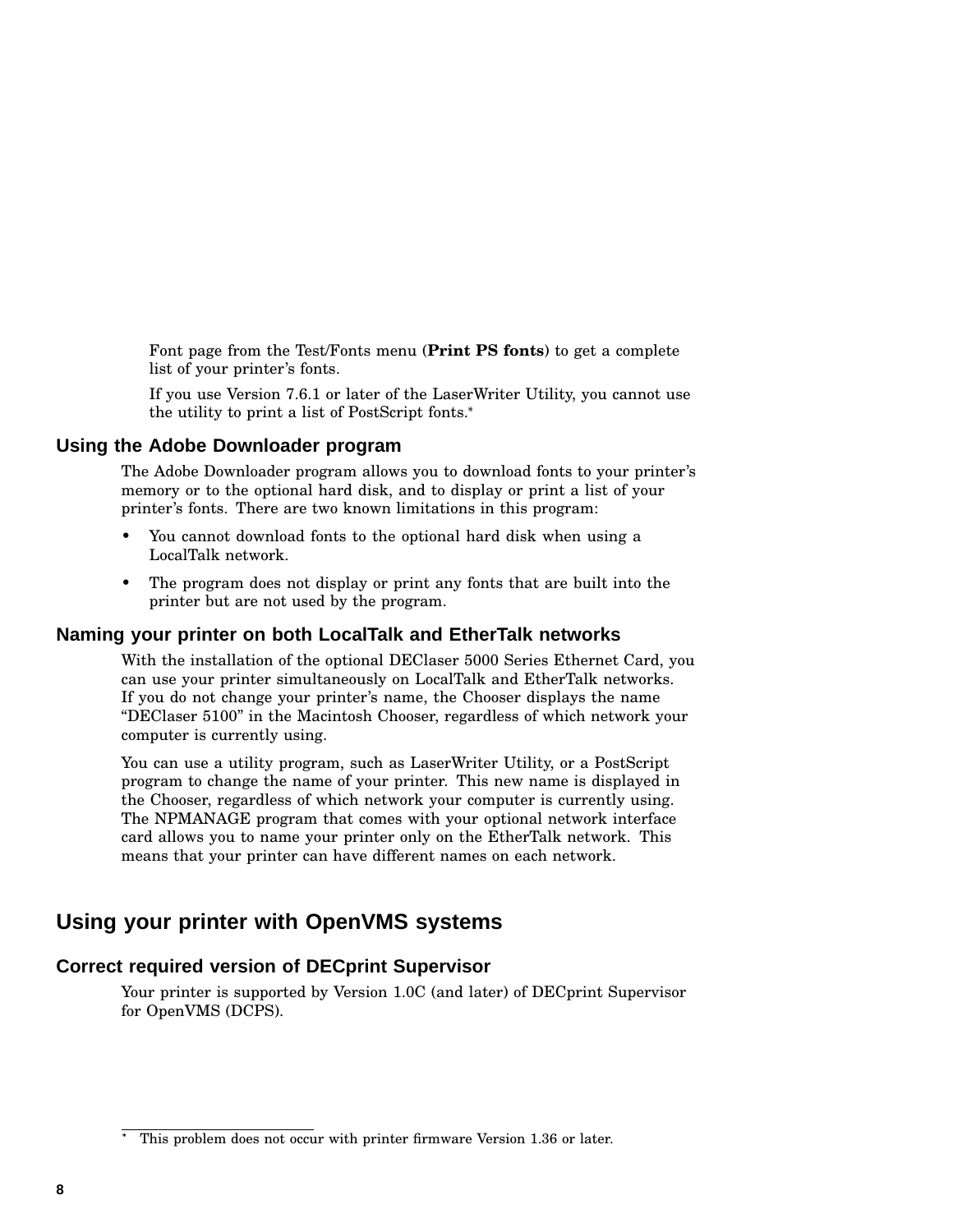#### **Downloading fonts to the optional hard disk**

A utility is supplied with Version 1.0C (and later) of DECprint Supervisor for OpenVMS (DCPS) to help you catalog, download, and delete PostScript fonts on the optional hard disk. The utility is in the SYS\$COMMON:[SYSHLP.EXAMPLES.DCPS] directory.

## **General use of printer options**

#### **Additional step after removing the envelope feeder option**

After you remove the optional envelope feeder, Digital recommends using the Set-Up or Feeder Select menus to reselect the default feeder. This step prevents anomalous messages indicating the envelope feeder is still in use.

#### **Installing RAM SIMM upgrades**

Section E.4 of the User's Guide describes the installation procedure for optional RAM SIMMs. You may install a single RAM SIMM in either the top or bottom slot in your printer. You may also install RAM SIMMs of different sizes in both slots. The DEClaser 5100 printer has no limitations on the placement or size of RAM SIMMs, up to the maximum size of 32 MB in each slot.

#### **Ordering the Resolution/Graphics Enhancement Option**

The Resolution/Graphics Enhancement Option includes printer firmware Version 2.15 or later, which is necessary for the correct operation of the option. The option also requires a minimum of 6 MB of RAM memory.

| If your printer has | Order option number |
|---------------------|---------------------|
| 2 MB of $RAM1$      | LN09X-XM            |
| 6 MB of RAM         | $LNO9X-XF$          |

<sup>1</sup>The LN09X-XM option includes a 4 MB RAM SIMM and is designed for printers that have no<br>RAM SIMMs installed. You may also order the LN09X-XF option and purchase additional RAM separately.

#### **Using the Resolution/Graphics Enhancement Option**

Section 6.3 of the User's Guide gives incomplete information on the features of the Resolution/Graphics Enhancement Option. This section replaces the text in Section 6.3.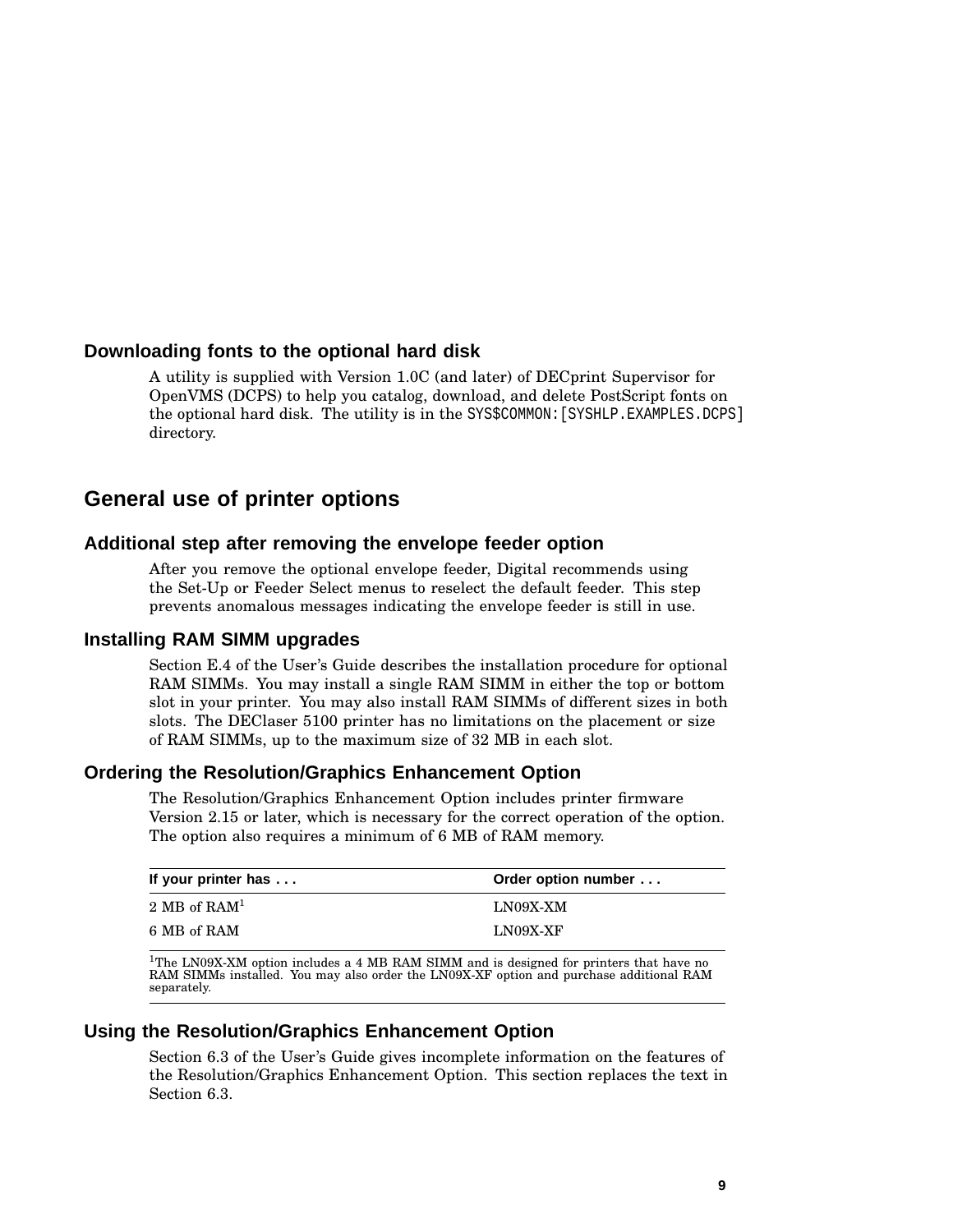The Resolution/Graphics Enhancement Option provides an edge enhancement technology that improves overall print quality for the built-in resolutions of 300 x 300, 600 x 300, and 600 x 600 dpi. When this feature is enabled, your printer smooths imaged text and graphics, reducing visible jagged edges.

When the option is installed, the **Enhancement** feature appears in both the PostScript and PCL sub-menus. Use this feature to control whether the printer applies edge enhancement to your PostScript or PCL print jobs. By default, the printer does not apply edge enhancement to your print jobs. You can also use PostScript or PJL commands from your host application or printer driver to control this feature.

The Resolution/Graphics Enhancement Option also provides a resolution doubling technology that provides two high-resolution settings that improve your document's overall appearance: 1200 x 600 dpi and 1200 x 1200 dpi. When you select a higher resolution, the printer generates a larger bitmap that is then analyzed and reproduced faithfully within the constraints of the 600 dpi print engine. The higher resolution also provides a wider range of gray levels, improving the appearance of graphics and images.

When the option is installed, the two new resolution settings appear in the **Resolution** feature in the PostScript and PCL sub-menus. To choose a higher resolution, use this feature or use PostScript or PJL commands from your host application or printer driver. Using a higher resolution will require additional memory if you need to use the **Page protect** feature.

#### **Determining memory requirements for high resolution printing**

Table 7-1 of the User's Guide gives incorrect information on the minimum memory requirements to support a resolution of 1200 x 1200 dpi in certain configurations. The following information replaces part of Table 7-1:

| Page Size    | <b>Resolution</b> | <b>Page Protection</b><br><b>Enabled</b> | Jam Recovery Enabled |
|--------------|-------------------|------------------------------------------|----------------------|
| Letter or A4 | 1200              | 20 MB                                    | 55 MB                |
| Legal        | 1200              | 27 MB                                    | 47 $MB1$             |

 $^{1}$ To ensure full engine speed with page protection and jam recovery enabled, additional memory to store three page images in RAM is necessary. The DEClaser 5100 memory can be upgraded to support only two Legal size pag amount of memory necessary to obtain maximum throughput with this configuration.